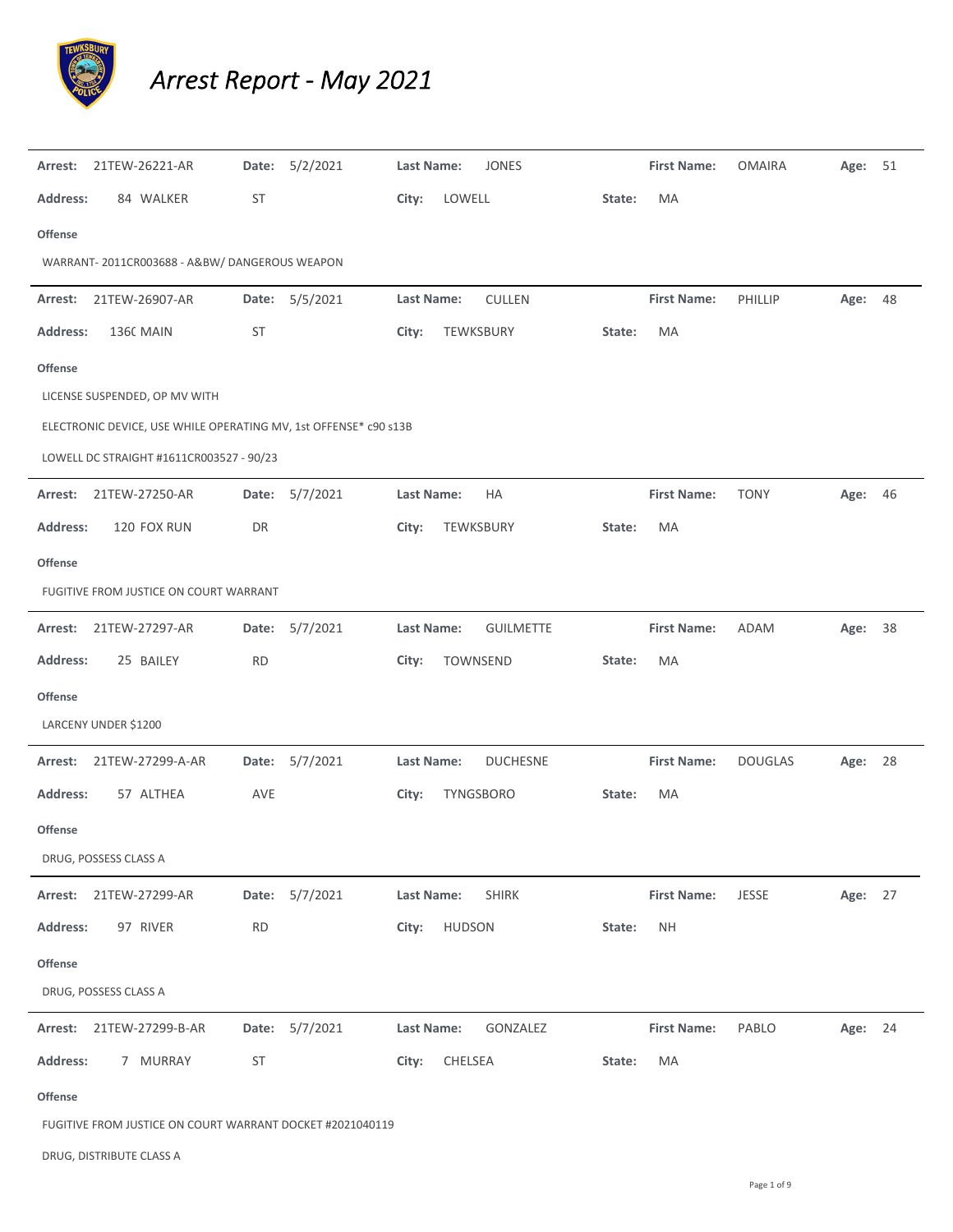| FENTANYL, TRAFFICKING IN MORE THAN 10 GRAMS c.94C, §32E(c1/2)               |                |                                     |                                                 |
|-----------------------------------------------------------------------------|----------------|-------------------------------------|-------------------------------------------------|
| DRUG, POSSESS TO DISTRIB CLASS A                                            |                |                                     |                                                 |
| DRUG, POSSESS CLASS B                                                       |                |                                     |                                                 |
| Arrest:<br>21TEW-27302-AR                                                   | Date: 5/7/2021 | Last Name:<br><b>PARSONS</b>        | <b>First Name:</b><br><b>EMMA</b><br>Age: 28    |
| <b>Address:</b><br>16 MCGEOCH                                               | <b>ST</b>      | City:<br><b>ABINGTON</b><br>State:  | MA                                              |
| <b>Offense</b>                                                              |                |                                     |                                                 |
| WARRANT - DEFAULT, DKT #2015CR002389, IMPROPER STORAGE OF A FIREARM         |                |                                     |                                                 |
| 21TEW-27326-AR<br>Arrest:                                                   | Date: 5/7/2021 | Last Name:<br>SHERMAN               | <b>First Name:</b><br><b>KAYLA</b><br>Age: 31   |
| <b>Address:</b><br>31 BRIARWOOD                                             | AVE            | <b>BILLERICA</b><br>City:<br>State: | <b>MA</b>                                       |
| <b>Offense</b>                                                              |                |                                     |                                                 |
| WARRANT - STRAIGHT, DKT#1953CR000355, VIOL. OF PRE-TRIAL CONDITIONS, OUI DR |                |                                     |                                                 |
| 21TEW-27481-AR<br>Arrest:                                                   | Date: 5/8/2021 | <b>Last Name:</b><br>GOMEZ          | <b>First Name:</b><br><b>MARY</b><br>Age: 22    |
| 249 FARNHAM<br>Address:                                                     | ST             | LAWRENCE<br>City:<br>State:         | MA                                              |
| <b>Offense</b>                                                              |                |                                     |                                                 |
| THREAT TO COMMIT CRIME TO WIT A&B DANGEROUS WEAPON (KNIFE)                  |                |                                     |                                                 |
| THREAT TO COMMIT CRIME TO WIT A&B DANGEROUS WEAPON (KNIFE)                  |                |                                     |                                                 |
| Arrest:<br>21TEW-27493-AR                                                   | Date: 5/8/2021 | <b>DOMINGUEZ</b><br>Last Name:      | <b>First Name:</b><br><b>ALEXIS</b><br>Age: 36  |
| <b>Address:</b><br>2 PUFFER                                                 | <b>AVE</b>     | LOWELL<br>City:<br>State:           | MA                                              |
| <b>Offense</b>                                                              |                |                                     |                                                 |
| SHOPLIFTING BY CONCEALING MDSE                                              |                |                                     |                                                 |
| 21TEW-27643-A-AR<br>Arrest:                                                 | Date: 5/9/2021 | Last Name:<br><b>ROMANO</b>         | <b>First Name:</b><br><b>MICHAEL</b><br>Age: 29 |
| 81 JUDIQUE<br><b>Address:</b>                                               | <b>RD</b>      | TEWKSBURY<br>City:<br>State:        | MA                                              |
| <b>Offense</b>                                                              |                |                                     |                                                 |
| A&B WITH DANGEROUS WEAPON, TO WIT "BRASS KNUCKLES"                          |                |                                     |                                                 |
| DANGEROUS WEAPON, CARRY, TO WIT "BRASS KNUCKLES"                            |                |                                     |                                                 |
| DRUG, POSSESS CLASS A, SUBSQ. OFF., "FENTANYL"                              |                |                                     |                                                 |
| DISORDERLY CONDUCT                                                          |                |                                     |                                                 |
| 21TEW-27643-AR<br>Arrest:                                                   | Date: 5/9/2021 | Last Name:<br><b>GALVIN</b>         | <b>First Name:</b><br><b>BRENDAN</b><br>Age: 31 |
| 1037 NORTH<br><b>Address:</b>                                               | ST             | City:<br>TEWKSBURY<br>State:        | MA                                              |
| <b>Offense</b>                                                              |                |                                     |                                                 |
| ASSAULT W/DANGEROUS WEAPON, TO WIT "SCREWDRIVER"                            |                |                                     |                                                 |
|                                                                             |                |                                     |                                                 |

A&B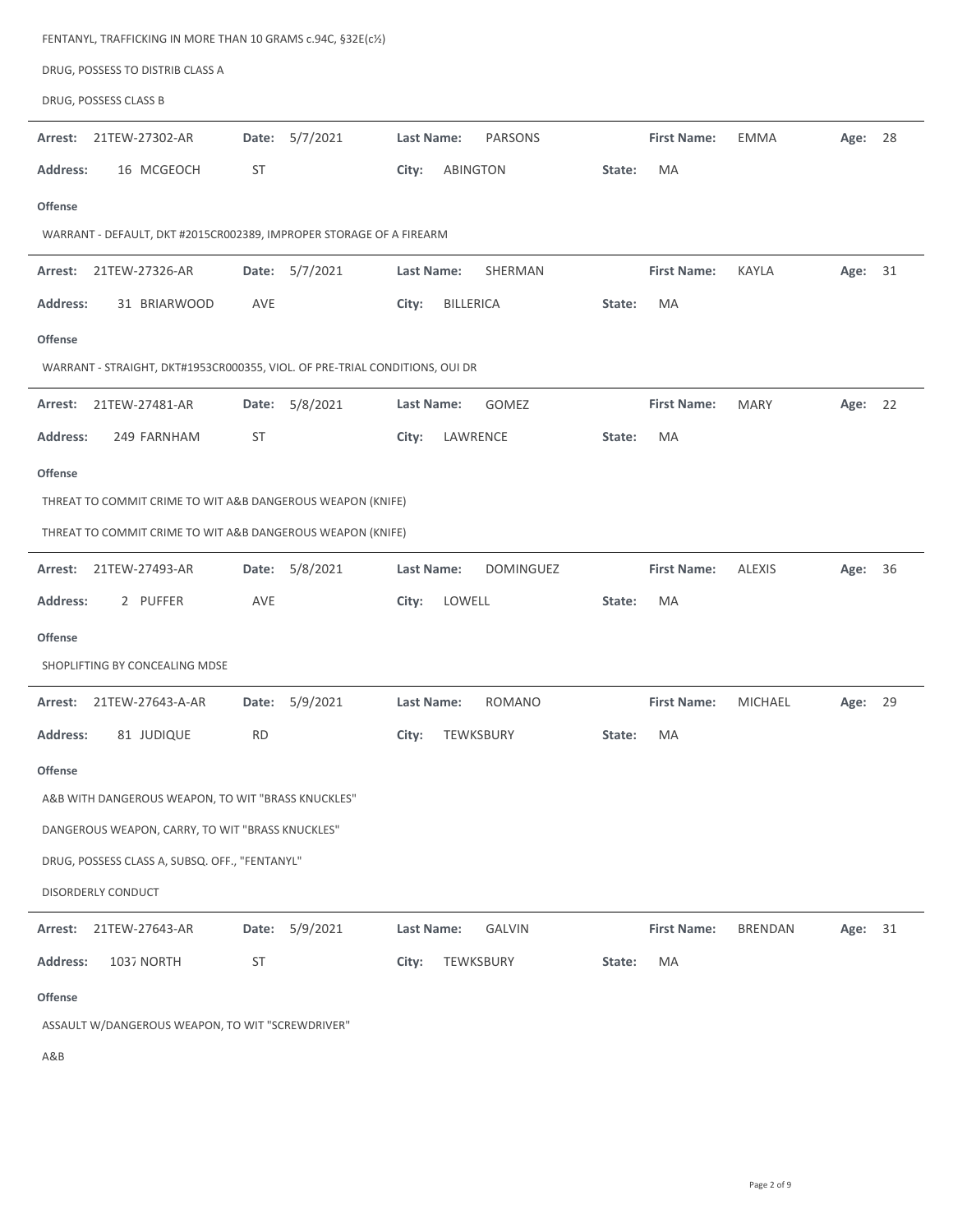| 21TEW-27661-AR<br>Arrest:                         | Date: 5/9/2021     | <b>MARTIN</b><br>Last Name:       | <b>First Name:</b> | <b>CHARLES</b> | 49<br>Age: |
|---------------------------------------------------|--------------------|-----------------------------------|--------------------|----------------|------------|
| 7 BURNHAM<br><b>Address:</b>                      | AVE                | SAUGUS<br>City:                   | MA<br>State:       |                |            |
| Offense                                           |                    |                                   |                    |                |            |
| SHOPLIFTING \$250+ BY CONCEALING MDSE c266 §30A   |                    |                                   |                    |                |            |
| 21TEW-27745-AR<br>Arrest:                         | Date: 5/10/2021    | <b>Last Name:</b><br><b>ROCHE</b> | <b>First Name:</b> | <b>MARLON</b>  | Age: 24    |
| 1 ROYAL<br><b>Address:</b>                        | DR                 | <b>METHUEN</b><br>City:           | MA<br>State:       |                |            |
| <b>Offense</b>                                    |                    |                                   |                    |                |            |
| WARRANT - LOWELL DC STRAIGHT WARRANT - MV CHARGES |                    |                                   |                    |                |            |
| 21TEW-28214-AR<br>Arrest:                         | Date: 5/12/2021    | <b>Last Name:</b><br><b>DUVAL</b> | <b>First Name:</b> | <b>PATRICK</b> | Age: 32    |
| 81 JENNIES<br><b>Address:</b>                     | <b>WAY</b>         | City:<br>TEWKSBURY                | MA<br>State:       |                |            |
| Offense                                           |                    |                                   |                    |                |            |
| VANDALIZE PROPERTY c266 §126A                     |                    |                                   |                    |                |            |
| <b>B&amp;E FOR MISDEMEANOR</b>                    |                    |                                   |                    |                |            |
| Arrest: 21TEW-28336-AR                            | Date: 5/13/2021    | <b>Last Name:</b><br>MCCAULEY     | <b>First Name:</b> | PAUL           | Age: 44    |
| 148 MARBLE<br><b>Address:</b>                     | <b>ST</b>          | STONEHAM<br>City:                 | MA<br>State:       |                |            |
| Offense                                           |                    |                                   |                    |                |            |
| LARCENY FROM BUILDING                             |                    |                                   |                    |                |            |
| DRUG, LARCENY OF                                  |                    |                                   |                    |                |            |
| 21TEW-28393-AR<br>Arrest:                         | 5/13/2021<br>Date: | Last Name:<br>STRICKLAND          | <b>First Name:</b> | DARLENE        | Age: 63    |
| Address:<br>26 DELANEY                            | DR                 | City:<br>TEWKSBURY                | State:<br>MA       |                |            |
| <b>Offense</b>                                    |                    |                                   |                    |                |            |
| <b>OUI--DRUGS</b>                                 |                    |                                   |                    |                |            |
| NEGLIGENT OPERATION OF MOTOR VEHICLE              |                    |                                   |                    |                |            |
| <b>MARKED LANES VIOLATION</b>                     |                    |                                   |                    |                |            |
| 21TEW-28538-AR<br>Arrest:                         | Date: 5/14/2021    | Last Name:<br>SHERMAN             | <b>First Name:</b> | <b>KAYLA</b>   | Age: 31    |
| 31 BRIARWOOD<br><b>Address:</b>                   | AVE                | <b>BILLERICA</b><br>City:         | State:<br>MA       |                |            |
| <b>Offense</b>                                    |                    |                                   |                    |                |            |
| WARRANT - WOBURN DC - 1953CR000355 - OUI/DRUGS    |                    |                                   |                    |                |            |
| 21TEW-28545-AR<br>Arrest:                         | 5/14/2021<br>Date: | <b>Last Name:</b><br>LAMBERT      | <b>First Name:</b> | JAMES          | Age: 26    |
| <b>Address:</b><br>8 ANDERSON                     |                    |                                   |                    |                |            |
|                                                   | DR                 | City:<br><b>METHUEN</b>           | State:<br>MA       |                |            |

WARRANT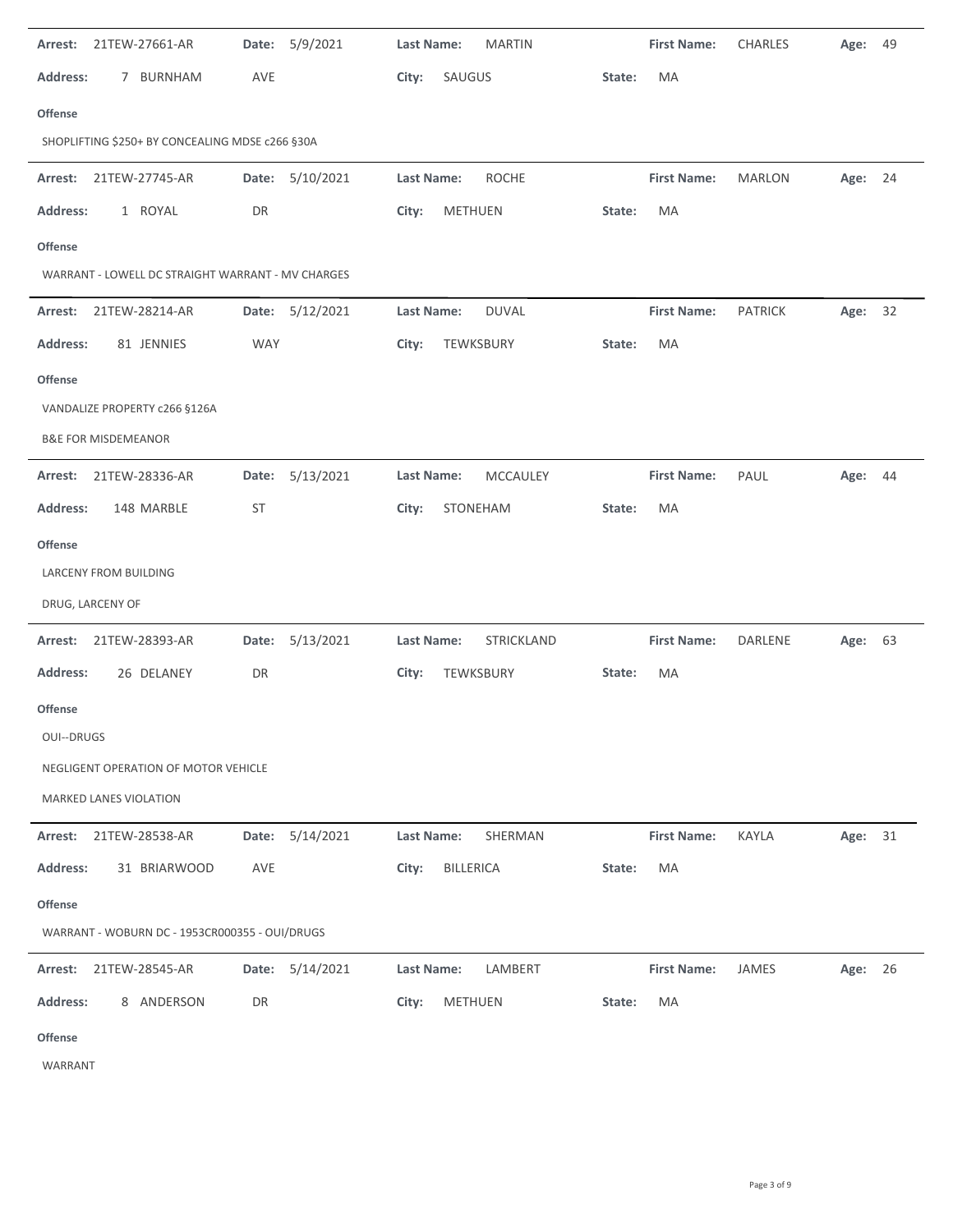| Arrest:                                                   | 21TEW-28550-A-AR                                              | Date:     | 5/14/2021       | Last Name:        | CABRAL           |           |        | <b>First Name:</b> | <b>BRIANNE</b> | Age:    | 38 |
|-----------------------------------------------------------|---------------------------------------------------------------|-----------|-----------------|-------------------|------------------|-----------|--------|--------------------|----------------|---------|----|
| <b>Address:</b>                                           | 11 BOYNTON                                                    | LN        |                 | City:             | <b>BILLERICA</b> |           | State: | МA                 |                |         |    |
| <b>Offense</b>                                            |                                                               |           |                 |                   |                  |           |        |                    |                |         |    |
|                                                           | DRUG, POSSESS CLASS E GABAPENTIN 400MG                        |           |                 |                   |                  |           |        |                    |                |         |    |
|                                                           | FENTANYL, TRAFFICKING IN MORE THAN 10 GRAMS c.94C, §32E(c1/2) |           |                 |                   |                  |           |        |                    |                |         |    |
|                                                           | CONSPIRACY TO VIOLATE DRUG LAW:                               |           |                 |                   |                  |           |        |                    |                |         |    |
|                                                           | DRUG, POSSESS CLASS B: CRACK COCAINE                          |           |                 |                   |                  |           |        |                    |                |         |    |
|                                                           | DRUG, POSSESS CLASS E: CLONIDINE                              |           |                 |                   |                  |           |        |                    |                |         |    |
|                                                           | DRUG, POSSESS CLASS E: TO WIT GABAPENTIN                      |           |                 |                   |                  |           |        |                    |                |         |    |
| Arrest:                                                   | 21TEW-28550-AR                                                | Date:     | 5/14/2021       | Last Name:        | <b>ROMANO</b>    |           |        | <b>First Name:</b> | MICHAEL        | Age:    | 29 |
| <b>Address:</b>                                           | 81 JUDIQUE                                                    | <b>RD</b> |                 | City:             | TEWKSBURY        |           | State: | ΜA                 |                |         |    |
| <b>Offense</b>                                            |                                                               |           |                 |                   |                  |           |        |                    |                |         |    |
|                                                           | FENTANYL, TRAFFICKING IN MORE THAN 10 GRAMS c.94C, §32E(c1/2) |           |                 |                   |                  |           |        |                    |                |         |    |
|                                                           | CONSPIRACY TO VIOLATE DRUG LAW                                |           |                 |                   |                  |           |        |                    |                |         |    |
| Arrest:                                                   | 21TEW-28901-AR                                                | Date:     | 5/16/2021       | Last Name:        | <b>TEAL</b>      |           |        | <b>First Name:</b> | <b>ANTHONY</b> | Age: 22 |    |
| <b>Address:</b>                                           | 115 LOWELL                                                    | <b>ST</b> |                 | City:             | PEABODY          |           | State: | МA                 |                |         |    |
| <b>Offense</b>                                            |                                                               |           |                 |                   |                  |           |        |                    |                |         |    |
|                                                           | LICENSE SUSPENDED, OP MV WITH                                 |           |                 |                   |                  |           |        |                    |                |         |    |
|                                                           | STOP/YIELD, FAIL TO                                           |           |                 |                   |                  |           |        |                    |                |         |    |
| Arrest:                                                   | 21TEW-29010-AR                                                |           | Date: 5/17/2021 | Last Name:        | <b>DION</b>      |           |        | <b>First Name:</b> | <b>NILES</b>   | Age: 44 |    |
| <b>Address:</b>                                           | 182 ANDOVER                                                   | <b>ST</b> |                 | City:             | LOWELL           |           | State: | МA                 |                |         |    |
| Offense                                                   |                                                               |           |                 |                   |                  |           |        |                    |                |         |    |
|                                                           | WARRANT - 2101CR001199 - A&B                                  |           |                 |                   |                  |           |        |                    |                |         |    |
|                                                           | LICENSE SUSPENDED, OP MV WITH                                 |           |                 |                   |                  |           |        |                    |                |         |    |
| Arrest:                                                   | 21TEW-29066-A-AR                                              | Date:     | 5/17/2021       | <b>Last Name:</b> |                  | RODRIGUEZ |        | <b>First Name:</b> | <b>DAVID</b>   | Age: 36 |    |
| <b>Address:</b>                                           | 53 WORCESTER                                                  | <b>ST</b> |                 | City:             | NASHUA           |           | State: | <b>NH</b>          |                |         |    |
| <b>Offense</b>                                            |                                                               |           |                 |                   |                  |           |        |                    |                |         |    |
|                                                           | WARRANT - 1711CR005356 - RECEIVING STOLEN PROPERTY            |           |                 |                   |                  |           |        |                    |                |         |    |
|                                                           | WARRANT - 1218CR006251 - LARCENY OVER \$1200                  |           |                 |                   |                  |           |        |                    |                |         |    |
|                                                           | WARRANT - 1318CR000110 - DRUG POSSESSION CLASS A              |           |                 |                   |                  |           |        |                    |                |         |    |
|                                                           | DRUG, POSSESS CLASS A                                         |           |                 |                   |                  |           |        |                    |                |         |    |
|                                                           | FUGITIVE FROM JUSTICE ON COURT WARRANT                        |           |                 |                   |                  |           |        |                    |                |         |    |
| FALSE ID INFORMATION, ARRESTEE FURNISH TO LAW ENFORCEMENT |                                                               |           |                 |                   |                  |           |        |                    |                |         |    |
|                                                           | WARRANT 1218CR004700 LARCENY +1200                            |           |                 |                   |                  |           |        |                    |                |         |    |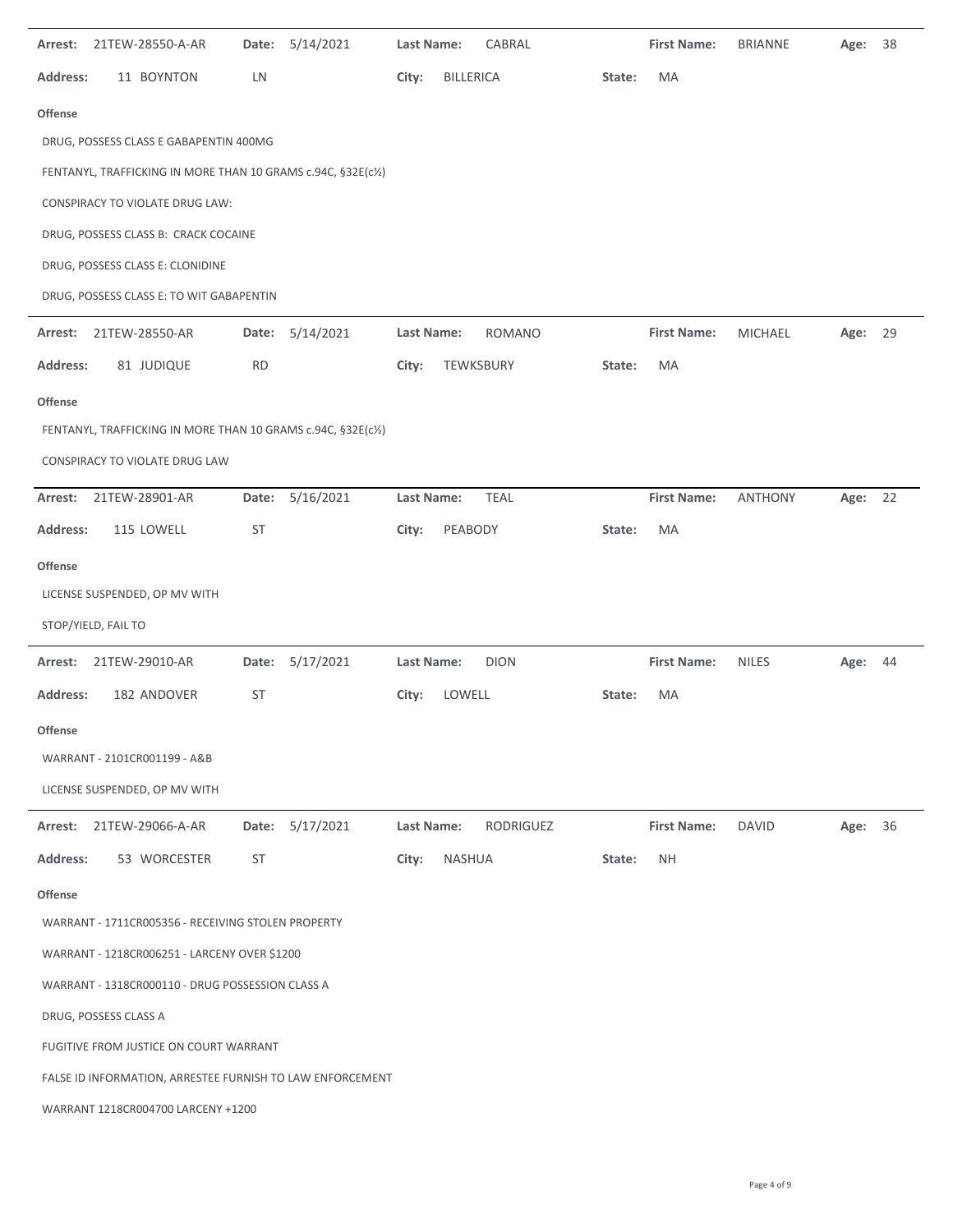| 21TEW-29066-AR<br>Arrest:                   | Date:     | 5/17/2021       | Last Name:               | <b>GUYER</b>   | <b>First Name:</b> | <b>MELISSA</b> | Age:    | 33 |
|---------------------------------------------|-----------|-----------------|--------------------------|----------------|--------------------|----------------|---------|----|
| <b>Address:</b><br>66 ORANGE                | ST        |                 | City:<br>MANCHESTER      | State:         | <b>NH</b>          |                |         |    |
| Offense                                     |           |                 |                          |                |                    |                |         |    |
| DRUG, POSSESS CLASS A                       |           |                 |                          |                |                    |                |         |    |
| Arrest: 21TEW-29071-AR                      |           | Date: 5/17/2021 | Last Name:               | <b>FORTIER</b> | <b>First Name:</b> | <b>RYAN</b>    | Age:    | 26 |
| <b>Address:</b><br>100 FRENCH               | ST        |                 | City:<br>TEWKSBURY       | State:         | MA                 |                |         |    |
| Offense                                     |           |                 |                          |                |                    |                |         |    |
| WARRANT (1943CR000138) UTTERING             |           |                 |                          |                |                    |                |         |    |
| Arrest:<br>21TEW-29217-A-AR                 | Date:     | 5/17/2021       | Last Name:               | MCDONALD       | <b>First Name:</b> | <b>ALEXIS</b>  | Age: 42 |    |
| 105 MONROE<br><b>Address:</b>               | ST        |                 | NASHUA<br>City:          | State:         | <b>NH</b>          |                |         |    |
| Offense                                     |           |                 |                          |                |                    |                |         |    |
| DRUG, POSSESS CLASS B                       |           |                 |                          |                |                    |                |         |    |
| WARRANT DKT2001CR004043 POSS TO DIT CLASS A |           |                 |                          |                |                    |                |         |    |
| DRUG, POSSESS CLASS A                       |           |                 |                          |                |                    |                |         |    |
| WARRANT DKT 1953CR001895 LIC SUSPENDED      |           |                 |                          |                |                    |                |         |    |
| Arrest:<br>21TEW-29217-AR                   | Date:     | 5/17/2021       | Last Name:               | CAMPBELL       | <b>First Name:</b> | <b>MARK</b>    | Age: 43 |    |
| 105 MONROE<br><b>Address:</b>               | ST        |                 | NASHUA<br>City:          | State:         | <b>NH</b>          |                |         |    |
| Offense                                     |           |                 |                          |                |                    |                |         |    |
| DRUG, POSSESS CLASS B                       |           |                 |                          |                |                    |                |         |    |
| DRUG, POSSESS CLASS A                       |           |                 |                          |                |                    |                |         |    |
| 21TEW-29226-AR<br>Arrest:                   | Date:     | 5/17/2021       | Last Name:<br>REIDY      |                | <b>First Name:</b> | <b>CHARLES</b> | Age:    | 27 |
| Address:<br>12 GRAND                        | AVE       |                 | City:<br>NASHUA          | State:         | <b>NH</b>          |                |         |    |
| Offense                                     |           |                 |                          |                |                    |                |         |    |
| UNINSURED MOTOR VEHICLE                     |           |                 |                          |                |                    |                |         |    |
| UNLICENSED OPERATION OF MV                  |           |                 |                          |                |                    |                |         |    |
| NUMBER PLATE VIOLATION TO CONCEAL ID        |           |                 |                          |                |                    |                |         |    |
| UNREGISTERED MOTOR VEHICLE                  |           |                 |                          |                |                    |                |         |    |
| 21TEW-29311-AR<br>Arrest:                   | Date:     | 5/18/2021       | Last Name:               | CARDOZO        | <b>First Name:</b> | SAMUEL         | Age: 28 |    |
| <b>Address:</b><br>50 SLOCUM                | <b>ST</b> |                 | City:<br><b>ACUSHNET</b> | State:         | MA                 |                |         |    |
| Offense                                     |           |                 |                          |                |                    |                |         |    |
| WARRANT DOCKET#2033CR003041                 |           |                 |                          |                |                    |                |         |    |
| WARRANT DOCKET#1933CR002359                 |           |                 |                          |                |                    |                |         |    |
| WARRANT DOCKET #2033CR002986                |           |                 |                          |                |                    |                |         |    |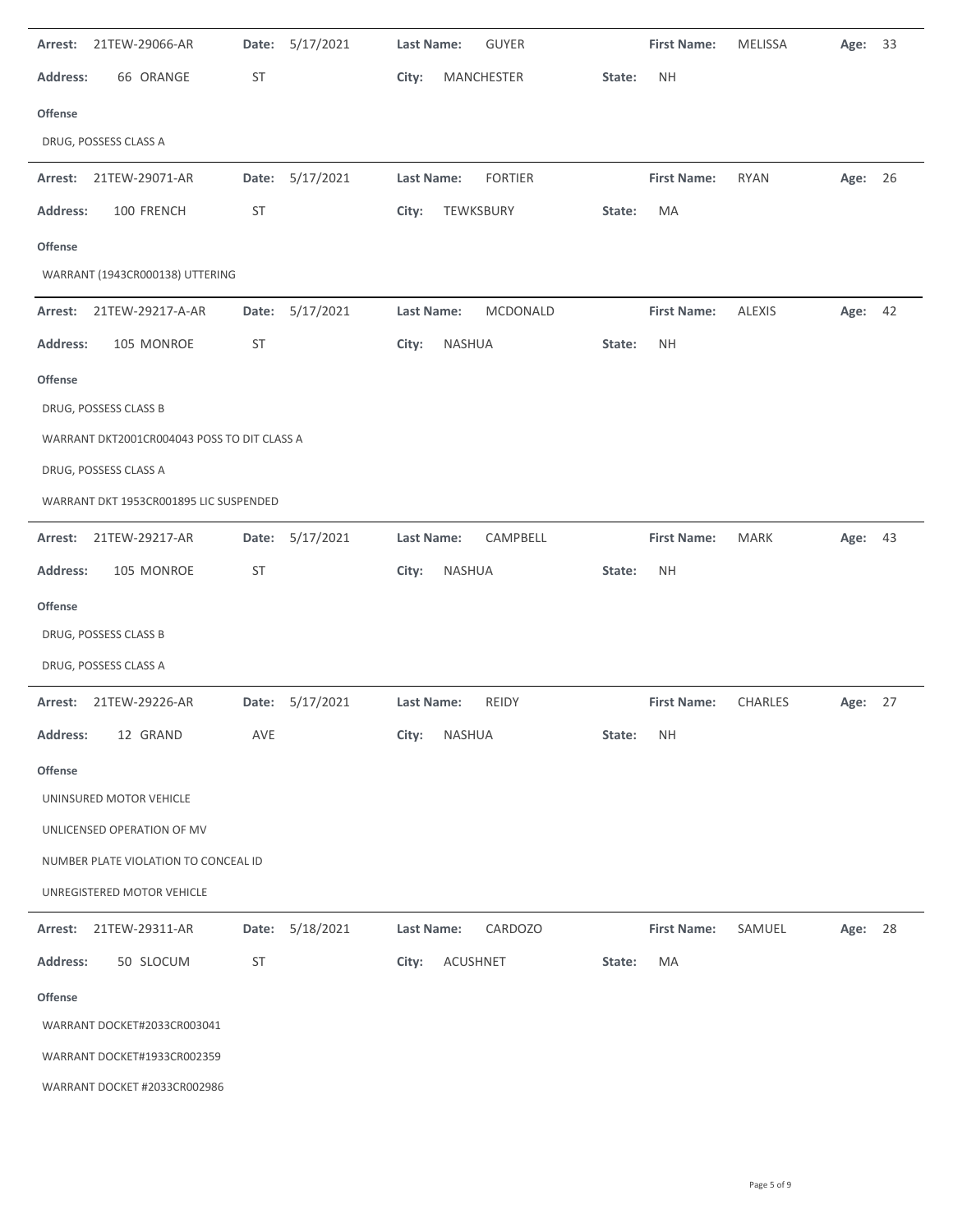| Arrest:                                  | 21TEW-29506-AR                                                  | Date:     | 5/19/2021       | Last Name:        |               | RODRIGUEZSALAS  |        | <b>First Name:</b> | <b>JESUS</b> | Age:    | 59   |
|------------------------------------------|-----------------------------------------------------------------|-----------|-----------------|-------------------|---------------|-----------------|--------|--------------------|--------------|---------|------|
| <b>Address:</b>                          | 12 FERRY                                                        | <b>ST</b> |                 | City:             | HAVERHILL     |                 | State: | MA                 |              |         |      |
| <b>Offense</b>                           |                                                                 |           |                 |                   |               |                 |        |                    |              |         |      |
|                                          | WARRANT DOCKET#2138CR000290                                     |           |                 |                   |               |                 |        |                    |              |         |      |
|                                          | DRUG, POSSESS CLASS B                                           |           |                 |                   |               |                 |        |                    |              |         |      |
| Arrest:                                  | 21TEW-29589-AR                                                  | Date:     | 5/19/2021       | Last Name:        |               | <b>GOMES</b>    |        | <b>First Name:</b> | <b>VALDO</b> | Age:    | - 44 |
| <b>Address:</b>                          | 309 LAWRENCE                                                    | ST        |                 | City:             | LOWELL        |                 | State: | MA                 |              |         |      |
| <b>Offense</b>                           |                                                                 |           |                 |                   |               |                 |        |                    |              |         |      |
|                                          | SHOPLIFTING BY CONCEALING MDSE                                  |           |                 |                   |               |                 |        |                    |              |         |      |
| WARRANT DKT 1954CR001943 UNLIC OPERATION |                                                                 |           |                 |                   |               |                 |        |                    |              |         |      |
| Arrest:                                  | 21TEW-29763-AR                                                  | Date:     | 5/20/2021       | Last Name:        |               | <b>GAUTIERI</b> |        | <b>First Name:</b> | ALLYSON      | Age: 27 |      |
| <b>Address:</b>                          | 59 PIKE                                                         | <b>ST</b> |                 | City:             | NASHUA        |                 | State: | MA                 |              |         |      |
| <b>Offense</b>                           |                                                                 |           |                 |                   |               |                 |        |                    |              |         |      |
| WARRANT                                  |                                                                 |           |                 |                   |               |                 |        |                    |              |         |      |
| Arrest:                                  | 21TEW-30012-AR                                                  | Date:     | 5/21/2021       | Last Name:        |               | PERRY           |        | <b>First Name:</b> | ERNEST       | Age: 66 |      |
| <b>Address:</b>                          | 102 BALSAM                                                      | PL        |                 | City:             | TEWKSBURY     |                 | State: | MA                 |              |         |      |
| <b>Offense</b>                           |                                                                 |           |                 |                   |               |                 |        |                    |              |         |      |
|                                          | PROTECTIVE CUSTODY ALCOHOL                                      |           |                 |                   |               |                 |        |                    |              |         |      |
|                                          | Arrest: 21TEW-30126-AR                                          |           | Date: 5/22/2021 | Last Name:        |               | MAKARA          |        | <b>First Name:</b> | EUGENE       | Age: 41 |      |
| <b>Address:</b>                          | 465 WESTFORD ST 2ND                                             |           |                 | City:             | LOWELL        |                 | State: | MA                 |              |         |      |
| <b>Offense</b>                           |                                                                 |           |                 |                   |               |                 |        |                    |              |         |      |
|                                          | WARRANT DKT: 2111CR001005                                       |           |                 |                   |               |                 |        |                    |              |         |      |
| Arrest:                                  | 21TEW-30364-AR                                                  | Date:     | 5/23/2021       | <b>Last Name:</b> |               | YANDLE          |        | <b>First Name:</b> | JAMIE        | Age: 37 |      |
| <b>Address:</b>                          | 49 MOUNT PLEASANT ST                                            |           |                 | City:             | N BILLERICA   |                 | State: | MA                 |              |         |      |
| <b>Offense</b>                           |                                                                 |           |                 |                   |               |                 |        |                    |              |         |      |
|                                          | SHOPLIFTING BY ASPORTATION, 2ND OFF.                            |           |                 |                   |               |                 |        |                    |              |         |      |
| Arrest:                                  | 21TEW-30400-AR                                                  | Date:     | 5/23/2021       | Last Name:        |               | <b>MOHER</b>    |        | <b>First Name:</b> | SHANE        | Age:    | 32   |
| Address:                                 | 34 WATSON                                                       | <b>RD</b> |                 | City:             | <b>DURHAM</b> |                 | State: | <b>NH</b>          |              |         |      |
| Offense                                  | PASSING VIOLATION                                               |           |                 |                   |               |                 |        |                    |              |         |      |
|                                          | OUI-LIQUOR, 3RD OFFENSE                                         |           |                 |                   |               |                 |        |                    |              |         |      |
|                                          |                                                                 |           |                 |                   |               |                 |        |                    |              |         |      |
|                                          | OUI--DRUGS, 3RD OFFENSE<br>NEGLIGENT OPERATION OF MOTOR VEHICLE |           |                 |                   |               |                 |        |                    |              |         |      |
|                                          | DRUG, POSSESS CLASS A                                           |           |                 |                   |               |                 |        |                    |              |         |      |
|                                          |                                                                 |           |                 |                   |               |                 |        |                    |              |         |      |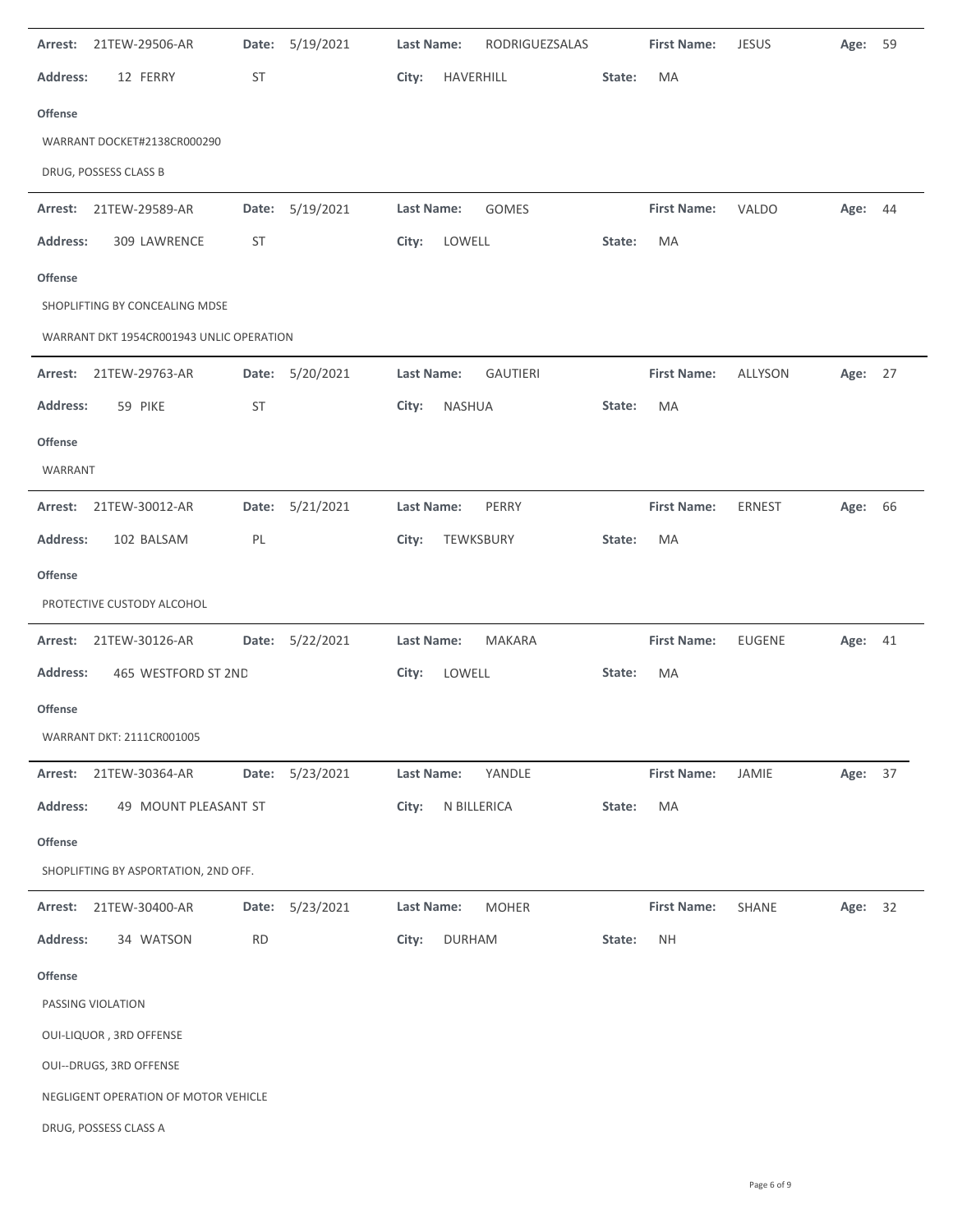| Arrest:                                               | 21TEW-30529-AR                                                | Date:     | 5/24/2021       | Last Name: |           | <b>SILK</b>     |        | <b>First Name:</b> | <b>DANIEL</b>  | Age:    | 56 |
|-------------------------------------------------------|---------------------------------------------------------------|-----------|-----------------|------------|-----------|-----------------|--------|--------------------|----------------|---------|----|
| <b>Address:</b>                                       | 205/2 MIDDLESEX ST CTL                                        |           |                 | City:      | LOWELL    |                 | State: | MA                 |                |         |    |
| <b>Offense</b>                                        |                                                               |           |                 |            |           |                 |        |                    |                |         |    |
|                                                       | STRAIGHT WARRANT(DOCKET#2111CR001620) LDC                     |           |                 |            |           |                 |        |                    |                |         |    |
| Arrest:                                               | 21TEW-30611-AR                                                | Date:     | 5/24/2021       | Last Name: |           | <b>MERCIER</b>  |        | <b>First Name:</b> | WILLIAM        | Age:    | 51 |
| <b>Address:</b>                                       | 40 PHOEBE                                                     | AVE       |                 | City:      | LOWELL    |                 | State: | MA                 |                |         |    |
| <b>Offense</b>                                        |                                                               |           |                 |            |           |                 |        |                    |                |         |    |
|                                                       | FENTANYL, TRAFFICKING IN MORE THAN 10 GRAMS c.94C, §32E(c1/2) |           |                 |            |           |                 |        |                    |                |         |    |
| DRUG, POSSESS TO DISTRIB CLASS B, SUBSQ. c94C §32A(b) |                                                               |           |                 |            |           |                 |        |                    |                |         |    |
|                                                       | CONSPIRACY TO VIOLATE DRUG LAW                                |           |                 |            |           |                 |        |                    |                |         |    |
|                                                       | DRUG, DISTRIBUTE CLASS A, SUBSQ.OFF.                          |           |                 |            |           |                 |        |                    |                |         |    |
| Arrest:                                               | 21TEW-30709-AR                                                | Date:     | 5/25/2021       | Last Name: |           | <b>JACQUES</b>  |        | <b>First Name:</b> | DANIEL         | Age:    | 26 |
| <b>Address:</b>                                       | 44 HIGH                                                       | ST        |                 | City:      | HAVERHILL |                 | State: | MA                 |                |         |    |
| <b>Offense</b>                                        |                                                               |           |                 |            |           |                 |        |                    |                |         |    |
|                                                       | LICENSE SUSPENDED, OP MV WITH                                 |           |                 |            |           |                 |        |                    |                |         |    |
| Arrest:                                               | 21TEW-30740-A-AR                                              | Date:     | 5/25/2021       | Last Name: |           | <b>MCKINNEY</b> |        | <b>First Name:</b> | <b>KEEMONY</b> | Age:    | 20 |
| <b>Address:</b>                                       | 17 JORDAN                                                     | <b>ST</b> |                 | City:      | LAWRENCE  |                 | State: | МA                 |                |         |    |
| <b>Offense</b>                                        |                                                               |           |                 |            |           |                 |        |                    |                |         |    |
|                                                       | LARCENY UNDER \$1200                                          |           |                 |            |           |                 |        |                    |                |         |    |
|                                                       | LIQUOR, PERSON UNDER 21 POSSESS                               |           |                 |            |           |                 |        |                    |                |         |    |
| Arrest:                                               | 21TEW-30740-AR                                                |           | Date: 5/25/2021 | Last Name: |           | WALKER-CAMPBELL |        | <b>First Name:</b> | SADE           | Age: 23 |    |
| <b>Address:</b>                                       | 815 PARMALEY                                                  | AVE       |                 | City:      | YEADON    |                 | State: | PA                 |                |         |    |
| <b>Offense</b>                                        |                                                               |           |                 |            |           |                 |        |                    |                |         |    |
|                                                       | LARCENY UNDER \$1200                                          |           |                 |            |           |                 |        |                    |                |         |    |
|                                                       | RMV DOCUMENT, POSSESS/USE FALSE/STOLEN                        |           |                 |            |           |                 |        |                    |                |         |    |
|                                                       | WARRANT DOCKET #2111CR001596 265/15A/A                        |           |                 |            |           |                 |        |                    |                |         |    |
|                                                       | WITNESS, INTIMIDATE (MISLEADING POLICE OFFICER)               |           |                 |            |           |                 |        |                    |                |         |    |
| Arrest:                                               | 21TEW-30740-B-AR                                              |           | Date: 5/25/2021 | Last Name: |           | <b>MBUGUA</b>   |        | <b>First Name:</b> | STEPHEN        | Age: 27 |    |
| <b>Address:</b>                                       | 50 DOYLE                                                      | AVE       |                 | City:      | DRACUT    |                 | State: | MA                 |                |         |    |
| <b>Offense</b>                                        |                                                               |           |                 |            |           |                 |        |                    |                |         |    |
|                                                       | UNLICENSED OPERATION OF MV                                    |           |                 |            |           |                 |        |                    |                |         |    |
|                                                       | DRUG, POSSESS CLASS B                                         |           |                 |            |           |                 |        |                    |                |         |    |
|                                                       | THREAT TO COMMIT CRIME (MURDER)                               |           |                 |            |           |                 |        |                    |                |         |    |
|                                                       | <b>WITNESS INTIMIDATION</b>                                   |           |                 |            |           |                 |        |                    |                |         |    |

MARKED LANES VIOLATION

 $\overline{a}$ 

 $\overline{\phantom{a}}$ 

 $\overline{a}$ 

 $\ddot{\phantom{a}}$ 

 $\ddot{\phantom{a}}$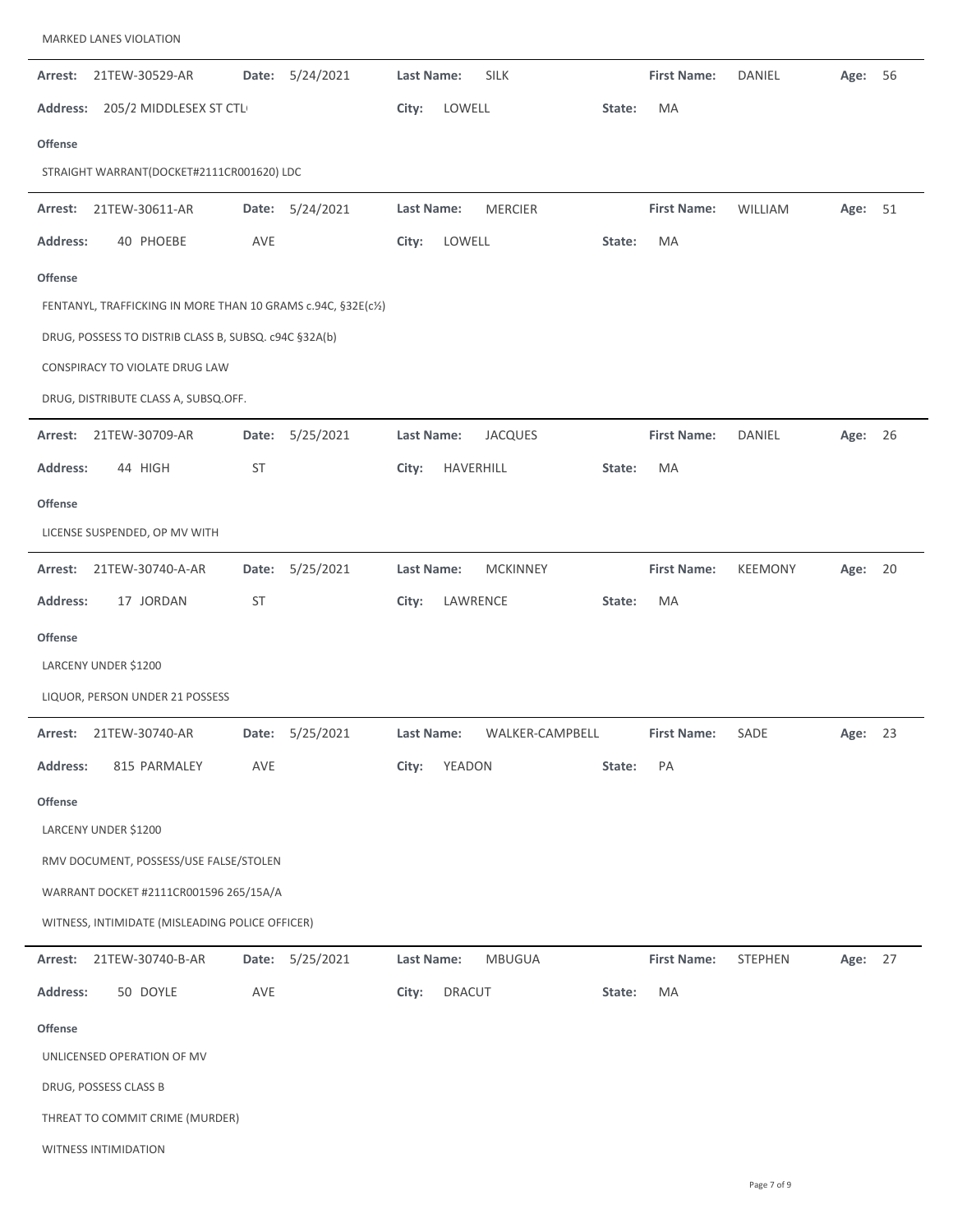| FIREARM IN FELONY, POSSESS           |                 |                         |                |        |                    |                |         |  |
|--------------------------------------|-----------------|-------------------------|----------------|--------|--------------------|----------------|---------|--|
| FIREARM, CARRY WITHOUT LICENSE       |                 |                         |                |        |                    |                |         |  |
| KIDNAPPING, FIREARM-ARMED            |                 |                         |                |        |                    |                |         |  |
| KIDNAPPING, FIREARM-ARMED            |                 |                         |                |        |                    |                |         |  |
| AMMUNITION WITHOUT FID CARD, POSSESS |                 |                         |                |        |                    |                |         |  |
| Arrest: 21TEW-30845-AR               | Date: 5/26/2021 | Last Name:              | CAMPANELLO     |        | <b>First Name:</b> | <b>JOSEPH</b>  | Age: 39 |  |
| <b>Address:</b><br>22 AUBURN         | ST              | City:                   | LOWELL         | State: | <b>MA</b>          |                |         |  |
| <b>Offense</b>                       |                 |                         |                |        |                    |                |         |  |
| WARRANT-1911CR004371 - A&B           |                 |                         |                |        |                    |                |         |  |
| Arrest: 21TEW-30853-AR               | Date: 5/26/2021 | Last Name:              | <b>SCULLY</b>  |        | <b>First Name:</b> | ABRAHAM        | Age: 26 |  |
| <b>Address:</b><br>52 G              | ST              | City:                   | <b>HAMPTON</b> | State: | <b>NH</b>          |                |         |  |
| <b>Offense</b>                       |                 |                         |                |        |                    |                |         |  |
| LARCENY OVER \$1200                  |                 |                         |                |        |                    |                |         |  |
| SPEEDING IN VIOL SPECIAL REGULATION  |                 |                         |                |        |                    |                |         |  |
| MARKED LANES VIOLATION               |                 |                         |                |        |                    |                |         |  |
| LICENSE SUSPENDED, OP MV WITH        |                 |                         |                |        |                    |                |         |  |
| STOP FOR POLICE, FAIL                |                 |                         |                |        |                    |                |         |  |
| NEGLIGENT OPERATION OF MOTOR VEHICLE |                 |                         |                |        |                    |                |         |  |
| Arrest:<br>21TEW-30942-AR            | Date:           | 5/26/2021<br>Last Name: | <b>CODNER</b>  |        | <b>First Name:</b> | <b>MICHAEL</b> | Age: 34 |  |
| <b>Address:</b><br>34 CINNAMON       | <b>CIR</b>      | City:                   | TEWKSBURY      | State: | <b>MA</b>          |                |         |  |
| <b>Offense</b>                       |                 |                         |                |        |                    |                |         |  |
| WARRANT 2118CR001287 ESCAPE          |                 |                         |                |        |                    |                |         |  |
| WARRANT 2118CR002849                 |                 |                         |                |        |                    |                |         |  |
| Arrest: 21TEW-31021-AR               | Date: 5/27/2021 | <b>Last Name:</b>       | LAVOIE-FARRIS  |        | <b>First Name:</b> | <b>RITA</b>    | Age: 39 |  |
| Address:<br>16 SVEA                  | ST              | City:                   | WORCESTER      | State: | MA                 |                |         |  |
| Offense                              |                 |                         |                |        |                    |                |         |  |
| WARRANT DOCKET#2162CR000470          |                 |                         |                |        |                    |                |         |  |
| Arrest: 21TEW-31129-AR               | Date: 5/27/2021 | Last Name:              | MCLAUGHLIN     |        | <b>First Name:</b> | <b>THOMAS</b>  | Age: 53 |  |
| Address:<br>45 JUDITH E              | DR              | City:                   | TEWKSBURY      | State: | MA                 |                |         |  |

**Offense**

LAWRENCE DC DEFAULT #2118CR000241 ‐ 94C/34

|          | Arrest: 21TEW-31148-AR |     | Date: 5/27/2021 | Last Name: | <b>BROWN</b>    |        | <b>First Name: JENNIFER</b> | Age: 48 |  |
|----------|------------------------|-----|-----------------|------------|-----------------|--------|-----------------------------|---------|--|
| Address: | 12 MAPLEWOOD           | AVE |                 |            | City: TEWKSBURY | State: | MA                          |         |  |

**Offense**

IPSWICH DC ‐ STRAIGHT #1740CR000257